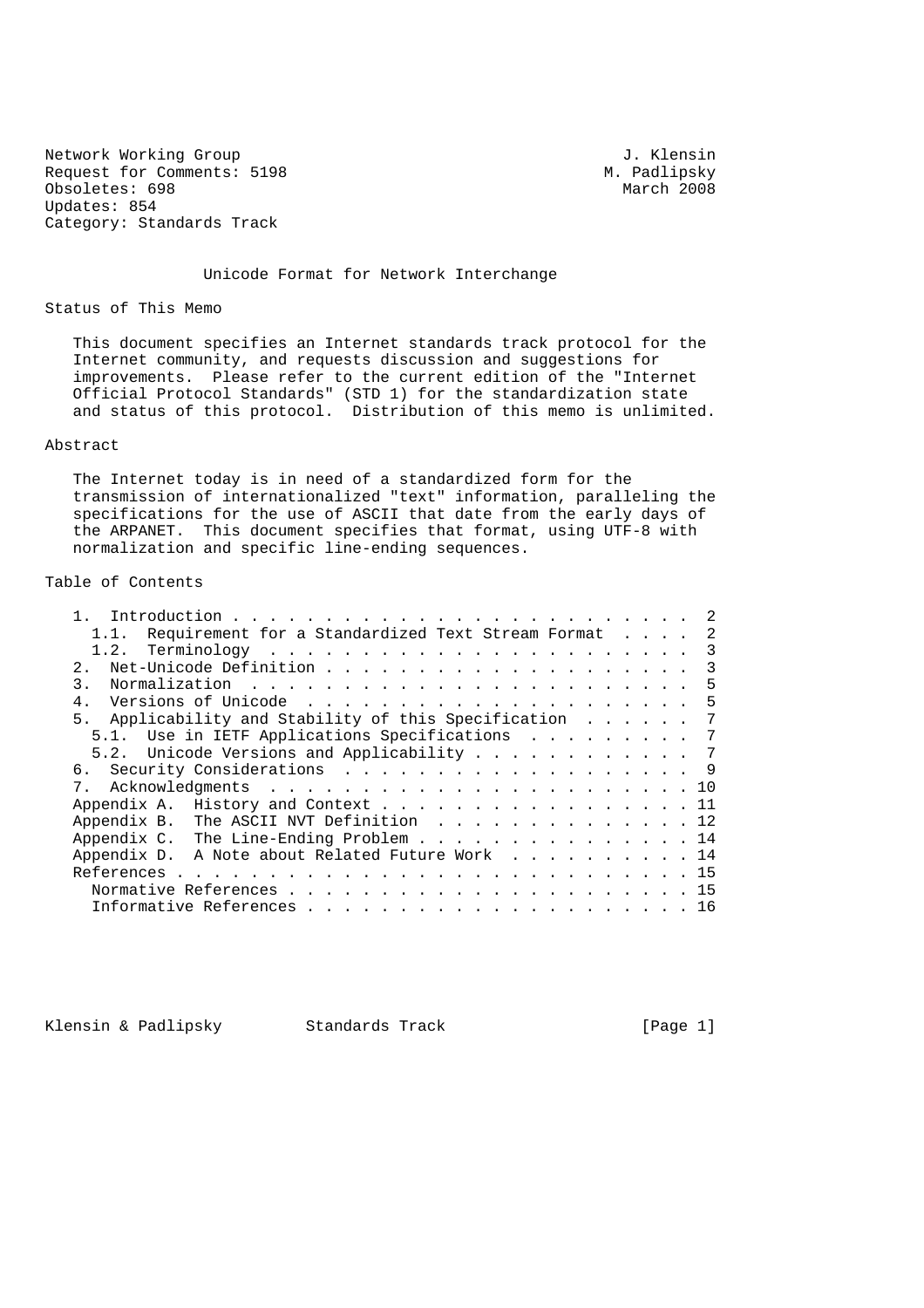### 1. Introduction

1.1. Requirement for a Standardized Text Stream Format

 Historically, Internet protocols have been largely ASCII-based and references to "text" in protocols have assumed ASCII text and specifically text in Network Virtual Terminal ("NVT") or "Network ASCII" form (see Appendix A and Appendix B). Protocols and formats that have moved beyond ASCII have included arrangements to specifically identify the character set and often the language being used.

 In our more internationalized world, "text" clearly no longer equates unambiguously to "network ASCII". Fortunately, however, we are converging on Unicode [Unicode] [ISO10646] as a single international interchange character coding and no longer need to deal with per script standards for character sets (e.g., one standard for each of Arabic, Cyrillic, Devanagari, etc., or even standards keyed to languages that are usually considered to share a script, such as French, German, or Swedish). Unfortunately, though, while it is certainly time to define a Unicode-based text type for use as a common text interchange format, "use Unicode" involves even more ambiguity than "use ASCII" did decades ago.

 Unicode identifies each character by an integer, called its "code point", in the range 0-0x10ffff. These integers can be encoded into byte sequences for transmission in at least three standard and generally-recognized encoding forms, all of which are completely defined in The Unicode Standard and the documents cited below:

- o UTF-8 [RFC3629] defines a variable-length encoding that may be applied uniformly to all code points.
- o UTF-16 [RFC2781] encodes the range of Unicode characters whose code points are less than 65536 straightforwardly as 16-bit integers, and provides a "surrogate" mechanism for encoding larger code points in 32 bits.
- o UTF-32 (also known as UCS-4) simply encodes each code point as a 32-bit integer.

 Older forms and nomenclature, such as the 16-bit UCS-2, are now strongly discouraged.

 As with ASCII, any of these forms may be used with different line ending conventions. That flexibility can be an additional source of confusion with, e.g., index (offset) references into documents based on character counts.

Klensin & Padlipsky Standards Track [Page 2]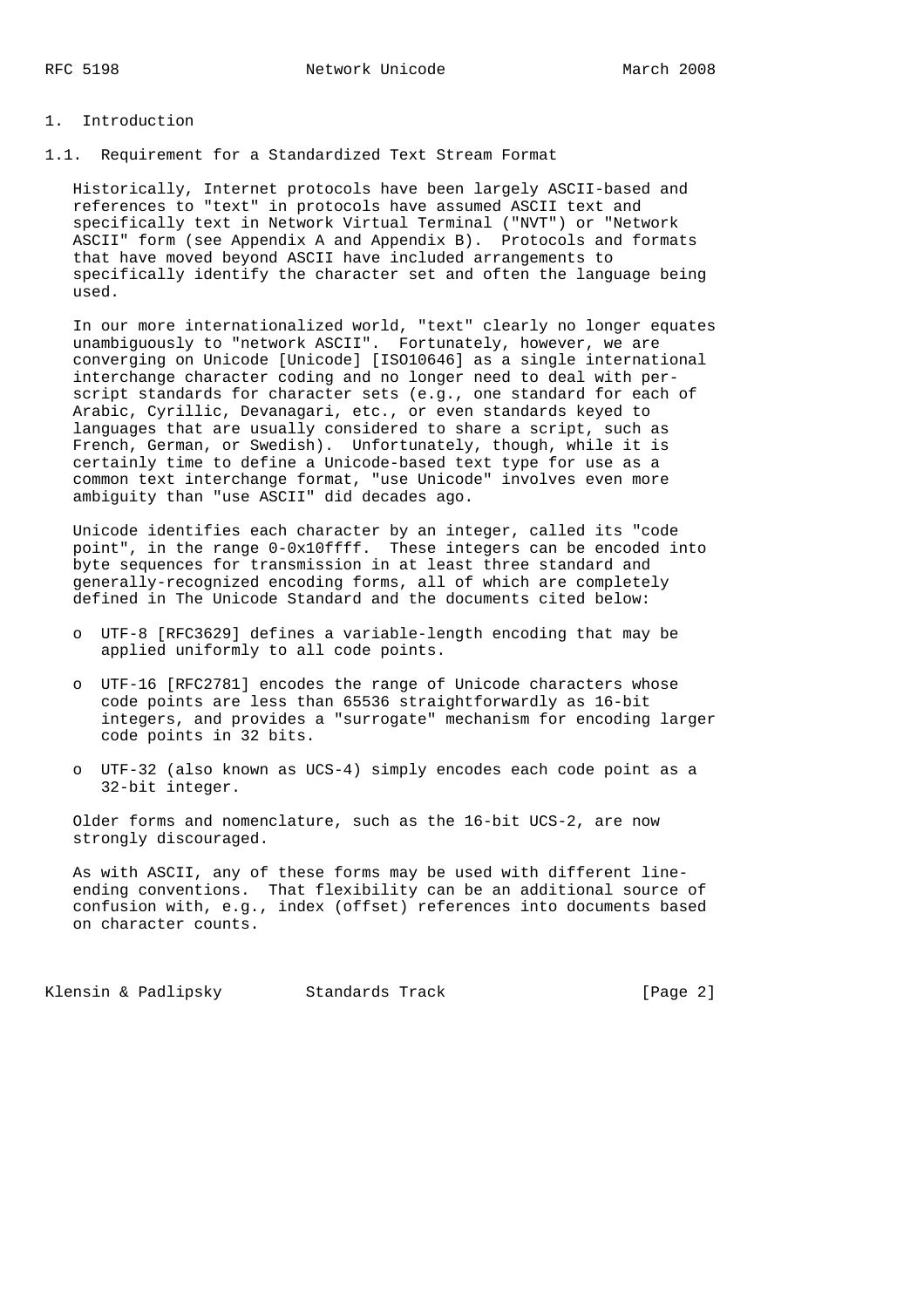This document proposes to establish "Net-Unicode" as a new standardized text transmission form for the Internet, to serve as an internationalized alternative for NVT ASCII when specified in new - and, where appropriate, updated -- protocols. UTF-8 [RFC3629] is chosen for the coding because it has good compatibility properties with ASCII and for other reasons discussed in the existing IETF character set policy [RFC2277]. "Net-Unicode" is specified in Section 2; the subsequent sections of the document provide background and explanation.

 Whenever there is a choice, Unicode SHOULD be used with the text encoding specified here. This combination is preferred to the double-byte encoding of "extended ASCII" [RFC0698] or the assorted per-language or per-country character coding systems.

### 1.2. Terminology

 The key words "MUST", "MUST NOT", "REQUIRED", "SHALL", "SHALL NOT", "SHOULD", "SHOULD NOT", "RECOMMENDED", "MAY", and "OPTIONAL" in this document are to be interpreted as described in [RFC2119].

2. Net-Unicode Definition

 The Network Unicode format (Net-Unicode) is defined as follows. Parts of this definition are deliberately informal, providing guidance for specific profiles or rules in the protocols that reference this one rather than firm rules that apply globally.

- 1. Characters MUST be encoded in UTF-8 as defined in [RFC3629].
- 2. If the protocol has the concept of "lines", line-endings MUST be indicated by the sequence Carriage-Return (CR, U+000D) followed by Line-Feed (LF, U+000A), often known just as CRLF. CR SHOULD NOT appear except when followed by LF. The only other allowed context in which CR is permitted is in the combination CR NUL, which is not recommended (see the note at the end of this section).
- 3. The control characters in the ASCII range (U+0000 to U+001F and U+007F to U+009F) SHOULD generally be avoided. Space (SP, U+0020), CR, LF, and Form Feed (FF, U+000C) are exceptions to this principle, but use of all but the first requires care as discussed elsewhere in this document. The so-called "C1 Controls" (U+0080 through U+009F), which did not appear in ASCII, MUST NOT appear.

 FF should be used only with caution: it does not have a standard and universal interpretation and, in particular, if its use

Klensin & Padlipsky Standards Track [Page 3]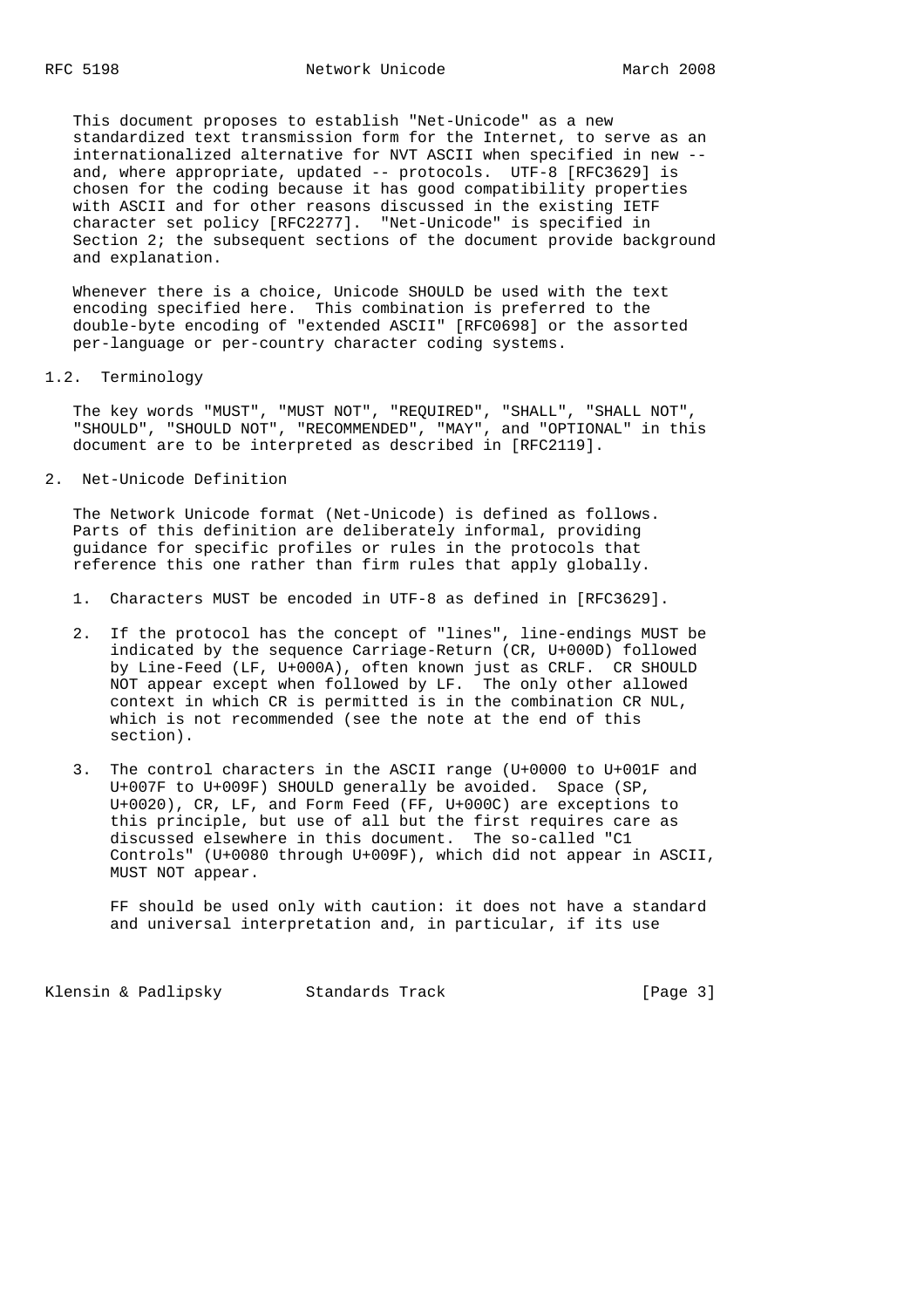assumes a page length, such assumptions may not be appropriate in international contexts (e.g., considering 8.5x11 inch paper versus A4). Other control characters are used to affect display format, control devices, or to structure files. None of those uses is appropriate for streams of plain text.

- 4. Before transmission, all character sequences SHOULD be normalized according to Unicode normalization form "NFC" (see Section 3).
- 5. As suggested in Section 6 of RFC 3629, the Byte Order Mark ("BOM") signature MUST NOT appear at the beginning of these text strings.
- 6. Systems conforming to this specification MUST NOT transmit any string containing any code point that is unassigned in the version of Unicode on which they are dependent. The version of NFC and the version of Unicode used by that system MUST be consistent.

The use of LF without CR is questionable; see Appendix B for more discussion. The newer control characters IND (U+0084) and NEL ("Next Line", U+0085) might have been used to disambiguate the various line ending situations, but, because their use has not been established on the Internet, because many protocols require CRLF, and because IND and NEL fall within the "C1 Controls" group (see below), they MUST NOT be used. Similar observations apply to the yet newer line and paragraph separators at U+2028 and U+2029 and any future characters that might be defined to serve these functions. For this specification and protocols that depend on it, lines end in CRLF and only in CRLF. Anything that does not end in CRLF is either not a line or is severely malformed.

 The NVT specification contained a number of additional provisions, e.g., for the optional use of backspacing and "bare CR" (sent as CR NUL) to generate overstruck character sequences. The much greater number of precomposed characters in Unicode, the availability of combining characters, and the growing use of markup conventions of various types to show, e.g., emphasis (rather than attempting to do that via the use of special characters), should make such sequences largely unnecessary. These sequences SHOULD be avoided if at all possible. However, because they were optional in NVT applications and this specification is an NVT superset, they cannot be prohibited entirely. The most important of these rules is that CR MUST NOT appear unless it is immediately followed by LF (indicating end of line) or NUL. Because NUL (an octet whose value is all zeros, i.e., %x00 in the notation of [RFC5234]) is hostile to programming languages that use that character as a string delimiter, the CR NUL sequence SHOULD be avoided for that reason as well.

Klensin & Padlipsky Standards Track [Page 4]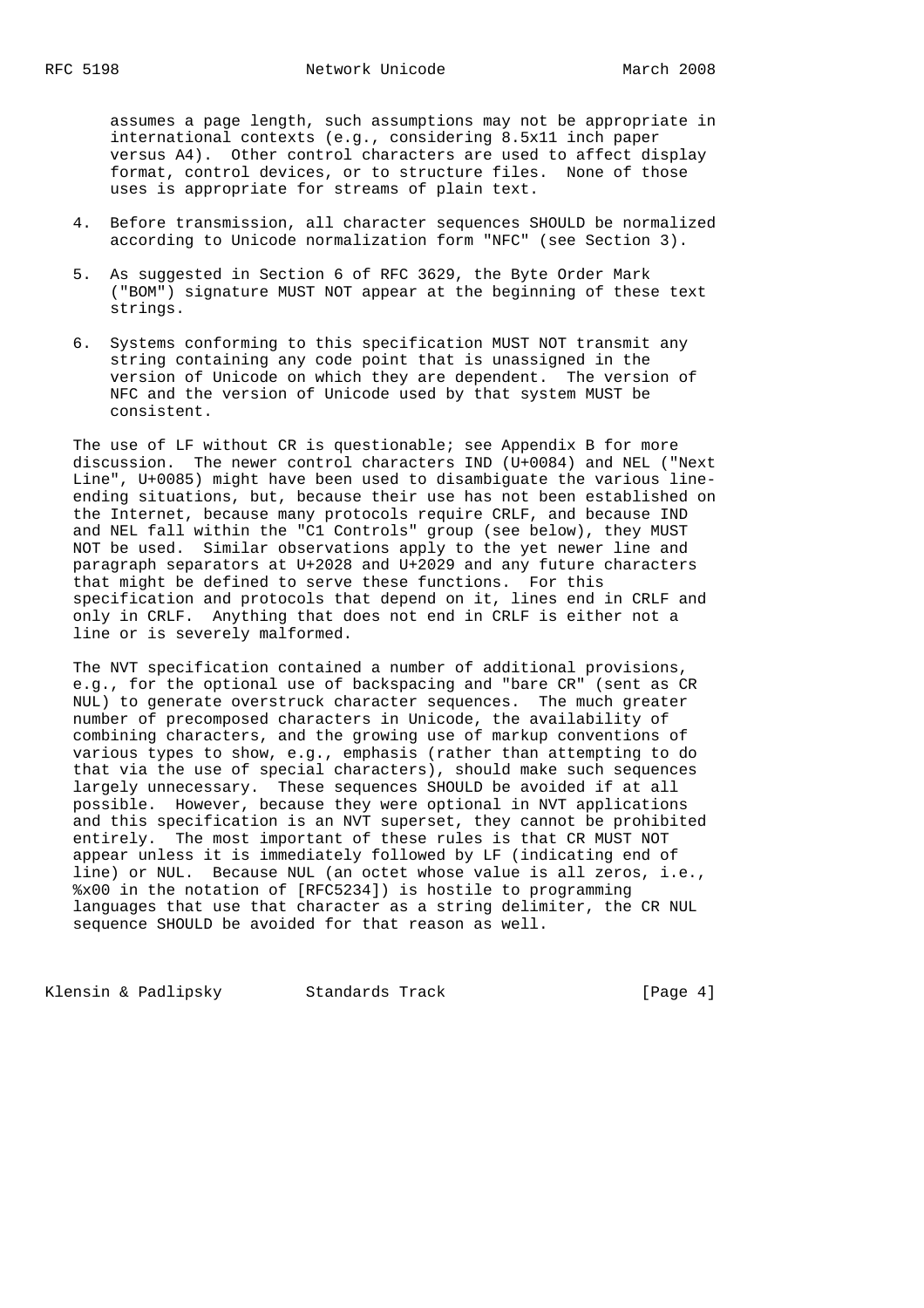3. Normalization

 There are cases where strings of Unicode are fundamentally equivalent, essentially representing the same text. These are called "canonical equivalents" in the Unicode Standard. For example, the following pairs of strings are canonically equivalent:

 U+2126 OHM SIGN U+03A9 GREEK CAPITAL LETTER OMEGA

 U+0061 LATIN SMALL LETTER A, U+0300 COMBINING GRAVE ACCENT U+00E0 LATIN SMALL LETTER A WITH GRAVE

 Comparison of strings becomes much easier if any such cases are always represented by a single unique form. The Unicode Consortium specifies a normalization form, known as NFC [NFC], which provides the necessary mappings and mechanisms to convert all canonically equivalent sequences to a single unique form. Typically, this form produces precomposed characters for any sequences that can be represented in that fashion. It also reorders other combining marks so that they have a unique and unambiguous order.

 Of the various normalization forms defined as part of Unicode, NFC is closest to actual use in practice, minimizes side-effects due to considering characters equivalent that may not be equivalent in all situations, and typically requires the least work when converting from non-Unicode encodings.

 The section above requires that, except in very unusual circumstances, all Net-Unicode strings be transmitted in normalized form. Recognition of the fact that some implementations of applications may rely on operating system libraries over which they have little control and adherence to the robustness principle suggests that receivers of such strings should be prepared to receive unnormalized ones and to not react to that in excessive ways.

4. Versions of Unicode

 Unicode changes and expands over time. Large blocks of space are reserved for future expansion. New versions, which appear at regular intervals, add new scripts and characters. Occasionally they also change some property definitions. In retrospect, one of the advantages of ASCII [ASCII] when it was chosen was that the code space was full when the Standard was first published. There was no practical way to add characters or change code point assignments without being obviously incompatible.

Klensin & Padlipsky Standards Track [Page 5]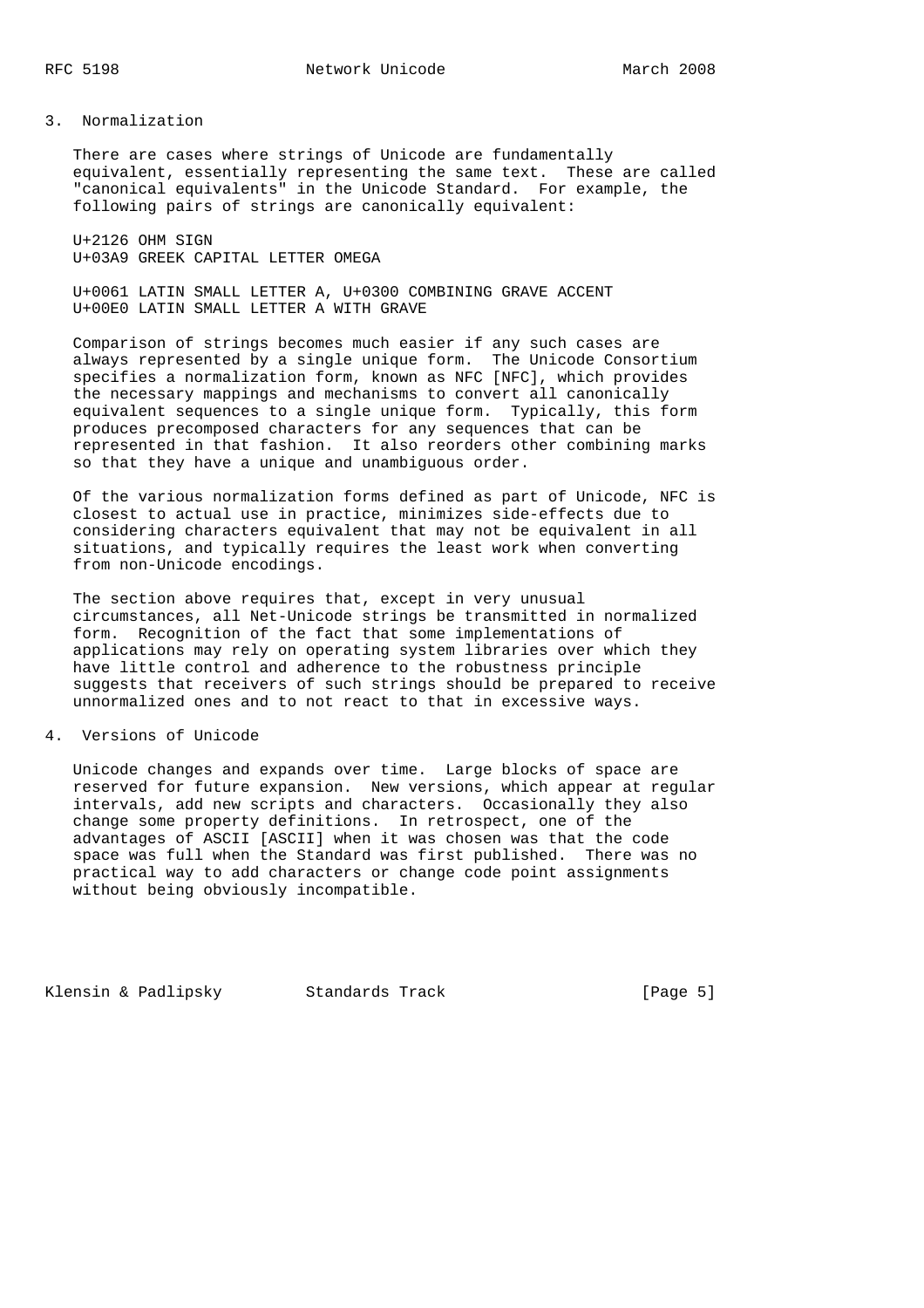While there are some security issues if people deliberately try to trick the system (see Section 6), Unicode version changes should not have a significant impact on the text stream specification of this document for the following reasons:

- o The transformation between Unicode code table positions and the corresponding UTF-8 code is algorithmic; it does not depend on whether a code point has been assigned or not.
- o The normalization recommended here, NFC (see Section 3), performs a very limited set of mappings, much more limited than those of the more extensive NFKC used in, e.g., Nameprep [RFC3491].

 The NFC tables may be updated over time as new characters are added, but the Unicode Consortium has guaranteed the stability of all NFC strings. That is, if a string does not contain any unassigned characters, and it is normalized according to NFC, it will always be normalized according to all future versions of the Unicode Standard. The stability of the Net-Unicode format is thus guaranteed when any implementation that converts text into Net-Unicode format does not permit unassigned characters.

 Because Unicode code points that are reserved for private use do not have standard definitions or normalization interpretations, they SHOULD be avoided in strings intended for Internet interchange.

 Were Unicode to be changed in a way that violated these assumptions, i.e., that either invalidated the byte string order specified in RFC 3629 or that changed the stability of NFC as stated above, this specification would not apply. Put differently, this specification applies only to versions of Unicode starting with version 5.0 and extending to, but not including, any version for which changes are made in either the UTF-8 definition or to NFC stability. Such changes would violate established Unicode policies and are hence unlikely, but, should they occur, it would be necessary to evaluate them for compatibility with this specification and other Internet uses of NFC.

 If the specification of a protocol references this one, strings that are received by that protocol and that appear to be UTF-8 and are not otherwise identified (e.g., by charset labeling) SHOULD be treated as using UTF-8 in conformance with this specification.

Klensin & Padlipsky Standards Track [Page 6]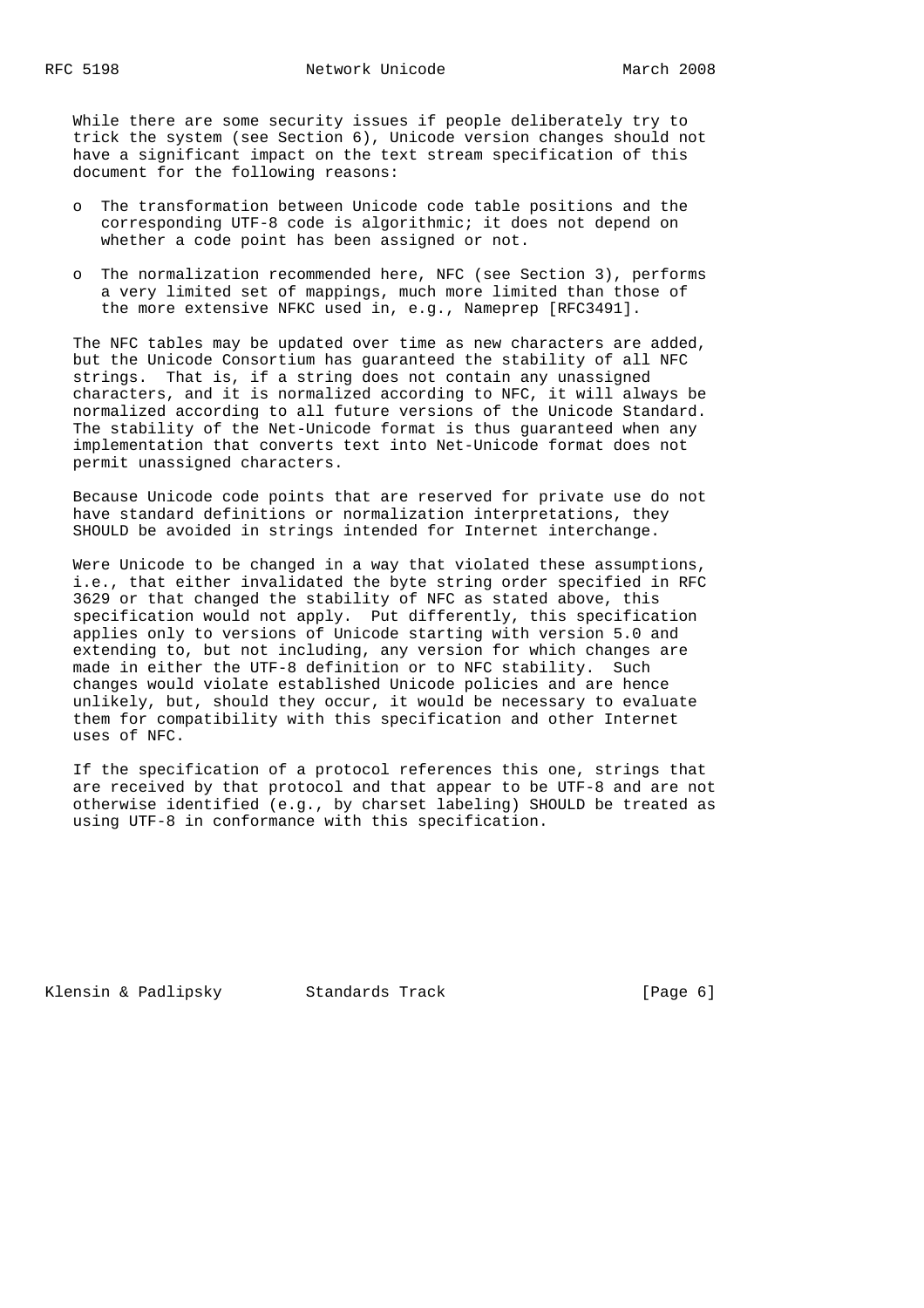### 5. Applicability and Stability of this Specification

### 5.1. Use in IETF Applications Specifications

 During the development of this specification, there was some confusion about where it would be useful given that, e.g., the individual MIME media types used in email and with HTTP have their own rules about UTF-8 character types and normalization, and the application transport protocols impose their own conventions about line endings. There are three answers. The first is that, in retrospect, it would have been better to have those protocols and content types standardized in the way specified here, even though it is certainly too late to change them at this time. The second is that we have several protocols that are dependent on either the original Telnet design or other arrangements requiring a standard, interoperable, string definition without specific content-labels of one sort or another. Whois [RFC3912] is an example member of this group. As consideration is given to upgrading them for non-ASCII use, this specification provides a normative reference that provides the same stability that NVT has provided the ASCII forms. This specification is intended for use by other specifications that have not yet defined how to use Unicode. Having a preferred standard Internet definition for Unicode text streams -- rather than just one for transmission codings -- may help improve the specification and interoperability of protocols to be developed in the future. This specification is not intended for use with specifications that already allow the use of UTF-8 and precisely define that use.

# 5.2. Unicode Versions and Applicability

 The IETF faces a practical dilemma with regard to versions of Unicode. Each new version brings with it new characters and sometimes new combining characters. Version 5.0 introduces the new concept of sequences of characters named as if they were individual characters (see [NamedSequences]). The normalization represented by NFC is stable if all strings are transmitted and stored in normalized form if corrections are never made to character definitions or normalization tables and if unassigned code points are never used. The latter is important because an unassigned code point always normalizes to itself. However, if the same code point is assigned to a character in a future version, it may participate in some other normalization mapping (some specific difficulties in this regard are discussed in [RFC4690]). It is worth noting that transmission in normalized form is not required by either the IETF's UTF-8 Standard [RFC3629] or by standards dependent on the current version of Stringprep [RFC3454].

Klensin & Padlipsky Standards Track [Page 7]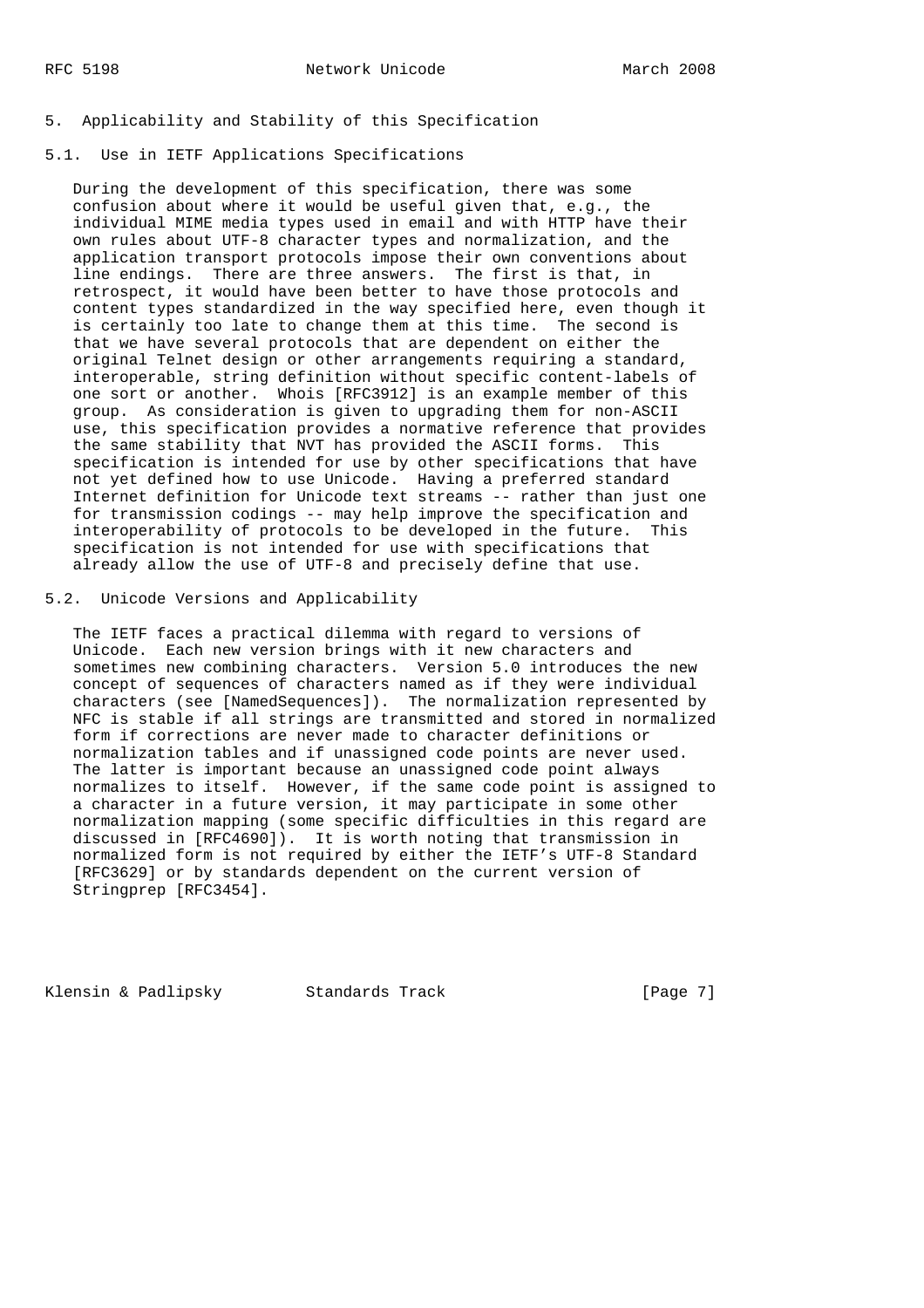All would be well with this as described in Section 4 except for one problem: Applications typically do not perform their own conversions to Unicode and may not perform their own normalizations but instead rely on operating system or language library functions -- functions that may be upgraded or otherwise changed without changes to the application code itself. Consequently, there may be no plausible way for an application to know which version of Unicode, or which version of the normalization procedures, it is utilizing, nor is there any way by which it can guarantee that the two will be consistent.

 Because of per-version changes in definitions and tables, Stringprep and documents depending on it are now tied to Unicode Version 3.2 [Unicode32] and full interoperability of Internet Standard UTF-8 [RFC3629], when used with normalization as specified here, is dependent on normalization definitions and the definition of UTF-8 itself not changing after Unicode Version 5.0. These assumptions seem fairly safe, but they are still assumptions. Rather than being linked to the latest available version of Unicode, version 5.0 [Unicode] or broader concepts of version independence based on specific assumptions and conditions, this specification could reasonably have been tied, like Stringprep and Nameprep to Unicode 3.2 [Unicode32] or some more recent intermediate version, but, in addition to the obvious disadvantages of having different IETF standards tied to different versions of Unicode, the library-based application implementation behavior described above makes these version linkages nearly meaningless in practice.

In theory, one can get around this problem in four ways:

- 1. Freeze on a particular version of Unicode and try to insist that applications enforce that version by, e.g., containing lists of unassigned characters and prohibiting their use. Of course, this would prohibit evolution to include newly-added scripts and the tables of unassigned code points would be cumbersome.
- 2. Require that every Unicode "text" string or file start with a version indication, somewhat akin to the "byte order mark" indicator. It is unlikely that this provision would be practical. More important, it would require that each application implementation be prepared to either support multiple normalization tables and versions or that it reject text from Unicode versions with which it was not prepared to deal.
- 3. Devise a different set of normalization rules that would, e.g., guarantee that no character assigned to a previously-unassigned code point in Unicode was ever normalized to anything but itself and use those rules instead of NFC. It is not clear whether or not such a set of rules is possible or whether some other

Klensin & Padlipsky Standards Track [Page 8]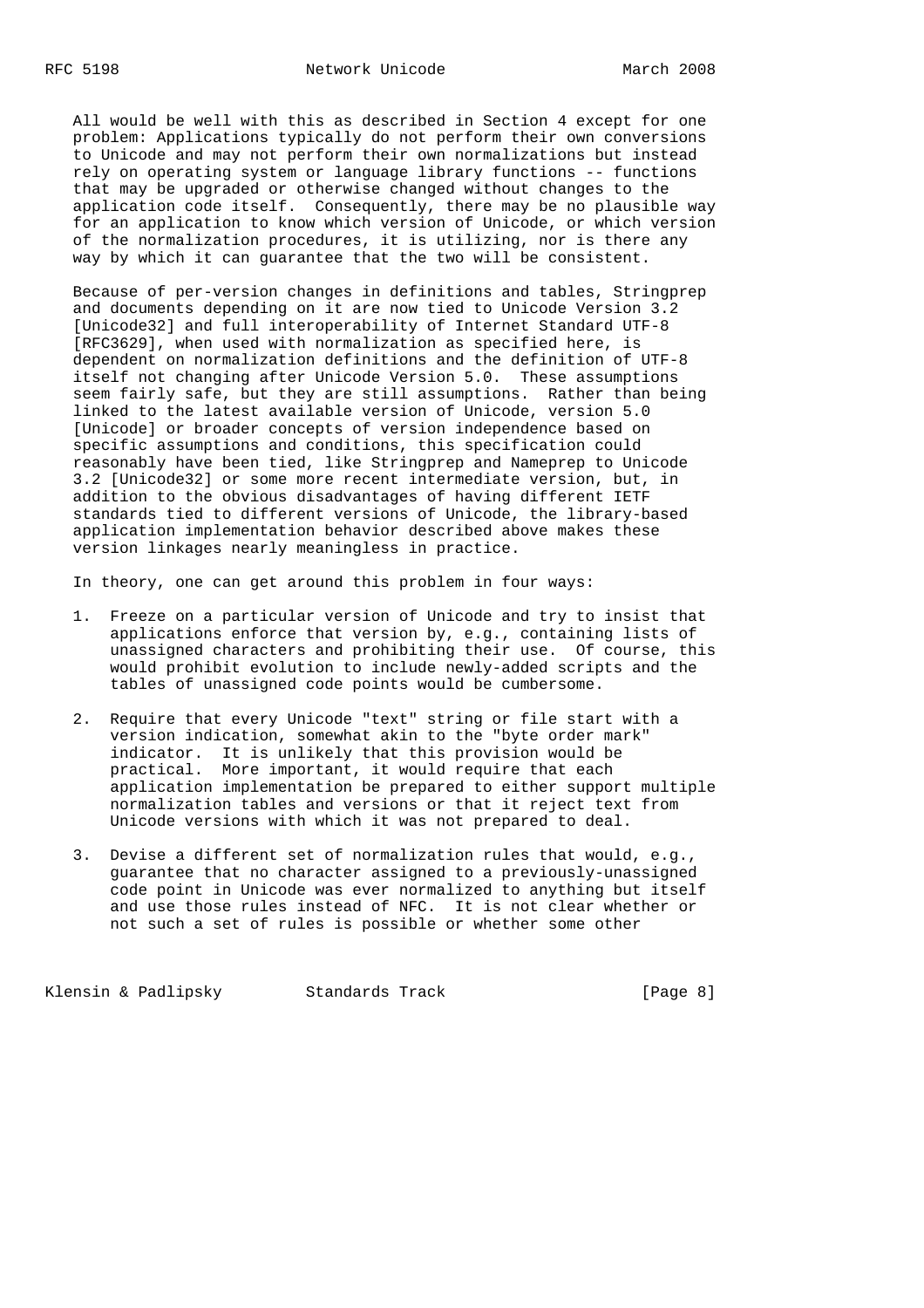completely stable set of rules could be devised, perhaps in combination with restrictions on the ways in which characters were added in future versions of Unicode.

 4. Devise a normalization process that is otherwise equivalent to NFC but that rejects code points that are unassigned in the current version of Unicode, rather than mapping those code points to themselves. This would still leave some risk of incompatible corrections in Unicode and possibly a few edge cases, but it is probably stable enough for Internet use in the overwhelming number of cases. This process has been discussed in the Unicode Consortium under the name "Stable NFC".

 None of these approaches seems ideal: the ideal procedure would be as stable and predictable as ASCII has been. But that level is simply not feasible as long as Unicode continues to evolve by the addition of new code points and scripts. The fourth option listed above appears to be a reasonable compromise.

### 6. Security Considerations

 This specification provides a standard form for the use of Unicode as "network text". Most of the same security issues that apply to UTF-8, as discussed in [RFC3629], apply to it, although it should be slightly less subject to some risks by virtue of requiring NFC normalization and generally being somewhat more restrictive. However, shifts in Unicode versions, as discussed in Section 5.2, may introduce other security issues.

 Programs that receive these streams should use extreme caution about assuming that incoming data are normalized, since it might be possible to use unnormalized forms, as well as invalid UTF-8, as part of an attack. In particular, firewalls and other systems that interpret UTF-8 streams should be developed with the clear knowledge that an attacker may deliberately send unnormalized text, for instance, to avoid detection by naive text-matching systems.

 NVT contains a requirement, of necessity repeated here (see Section 2), that the CR character be immediately followed by either LF or ASCII NUL (an octet with all bits zero). NUL may be problematic for some programming languages that use it as a string terminator, and hence a trap for the unwary, unless caution is used. This may be an additional reason to avoid the use of CR entirely, except in sequence with LF, as suggested above.

 The discussion about Unicode versions above (see Section 4 and Section 5.2) makes several assumptions about future versions of Unicode, about NFC normalization being applied properly, and about

Klensin & Padlipsky Standards Track [Page 9]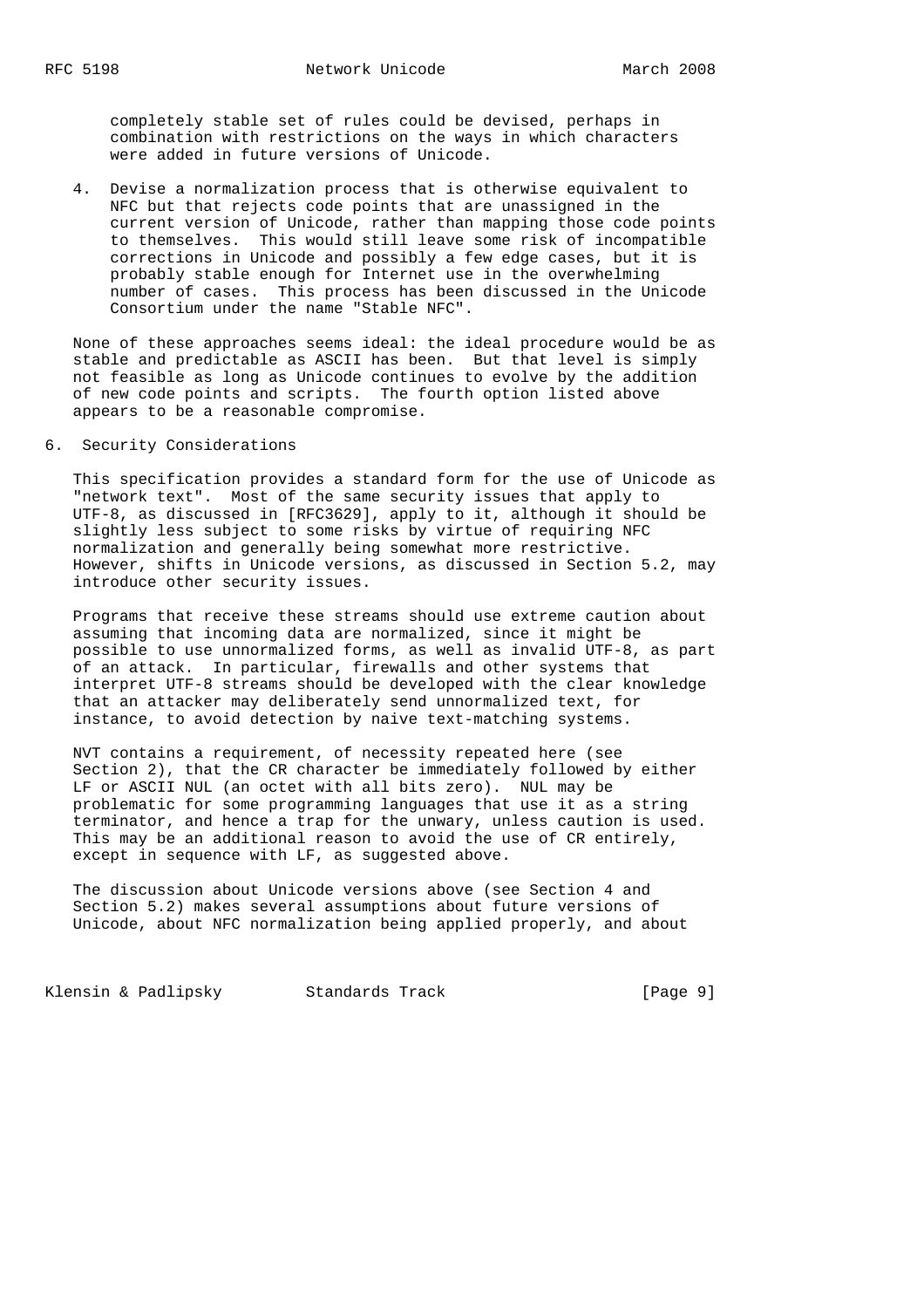UTF-8 being processed and transmitted exactly as specified in RFC 3629. If any of those assumptions are not correct, then there are cases in which strings that would be considered equivalent do not compare equal. Robust code should be prepared for those possibilities.

### 7. Acknowledgments

 Many thanks to Mark Davis, Martin Duerst, and Michel Suignard for suggestions about Unicode normalization that led to the format described here, and especially to Mark for providing the paragraphs that describe the role of NFC. Thanks also to Mark, Doug Ewell, Asmus Freytag for corrected text describing Unicode transmission forms, and to Tim Bray, Carsten Bormann, Stephane Bortzmeyer, Martin Duerst, Frank Ellermann, Clive D.W. Feather, Ted Hardie, Bjoern Hoehrmann, Alfred Hoenes, Kent Karlsson, Bill McQuillan, George Michaelson, Chris Newman, and Marcos Sanz for a number of helpful comments and clarification requests.

Klensin & Padlipsky Standards Track [Page 10]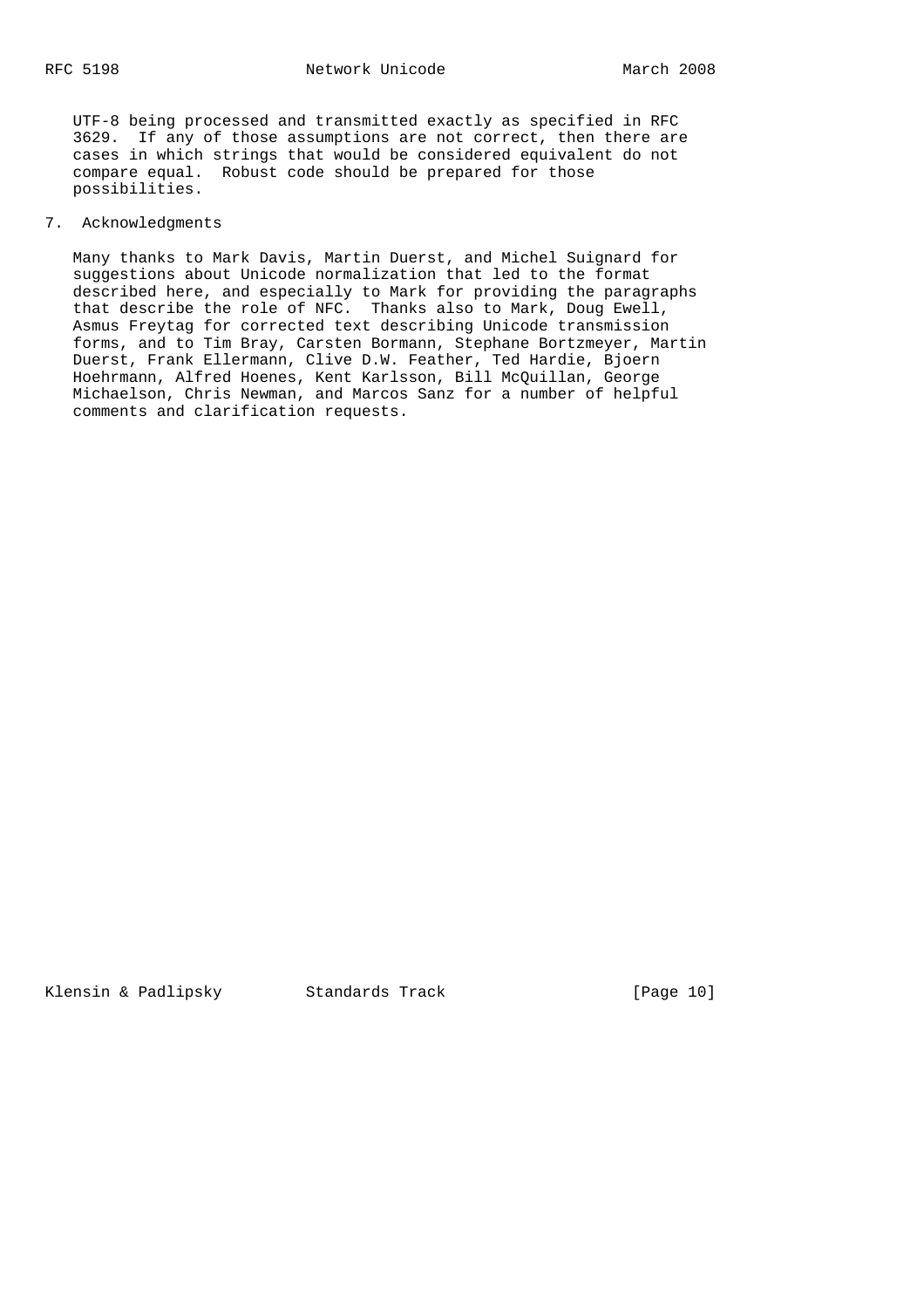### Appendix A. History and Context

 This subsection contains a review of prior work in the ARPANET and Internet to establish a standard text type, work that establishes the context and motivation for the approach taken in this document. The text is explanatory rather than normative: nothing in this section is intended to change or update any current specification. Those who are uninterested in this review and analysis can safely skip this section.

 One of the earlier application design decisions made in the development of ARPANET, a decision that was carried forward into the Internet, was the decision to standardize on a single and very specific coding for "text" to be passed across the network [RFC0020]. Hosts on the network were then responsible for translating or mapping from whatever character coding conventions were used locally to that common intermediate representation, with sending hosts mapping to it and receiving ones mapping from it to their local forms as needed. It is interesting to note that at the time the ARPANET was being developed, participating host operating systems used at least three different character coding standards: the antiquated BCD (Binary Coded Decimal), the then-dominant major manufacturer-backed EBCDIC (Extended BCD Interchange Code), and the then-still emerging ASCII (American Standard Code for Information Interchange). Since the ARPANET was an "open" project and EBCDIC was intimately linked to a particular hardware vendor, the original Network Working Group agreed that its standard should be ASCII. That ASCII form was precisely "7-bit ASCII in an 8-bit field", which was in effect a compromise between hosts that were natively 7-bit oriented (e.g., with five seven-bit characters in a 36-bit word), those that were 8-bit oriented (using eight-bit characters) and those that placed the seven-bit ASCII characters in 9-bit fields with two leading zero bits (four characters in a 36-bit word).

 More standardization was suggested in the first preliminary description of the Telnet protocol [RFC0097]. With the iterations of that protocol [RFC0137] [RFC0139] and the drawing together of an essentially formal definition somewhat later [RFC0318], a standard abstraction, the Network Virtual Terminal (NVT) was established. NVT character-coding conventions (initially called "Telnet ASCII" and later called "NVT ASCII", or, more casually, "network ASCII") included the requirement that Carriage Return followed by Line Feed (CRLF) be the common representation for ending lines of text (given that some participating "Host" operating systems used the one natively, some the other, at least one used both, and a few used neither (preferring variable-length lines with counts or special delimiters or markers instead) and specified conventions for some other characters. Also, since NVT ASCII was restricted to seven-bit

Klensin & Padlipsky Standards Track [Page 11]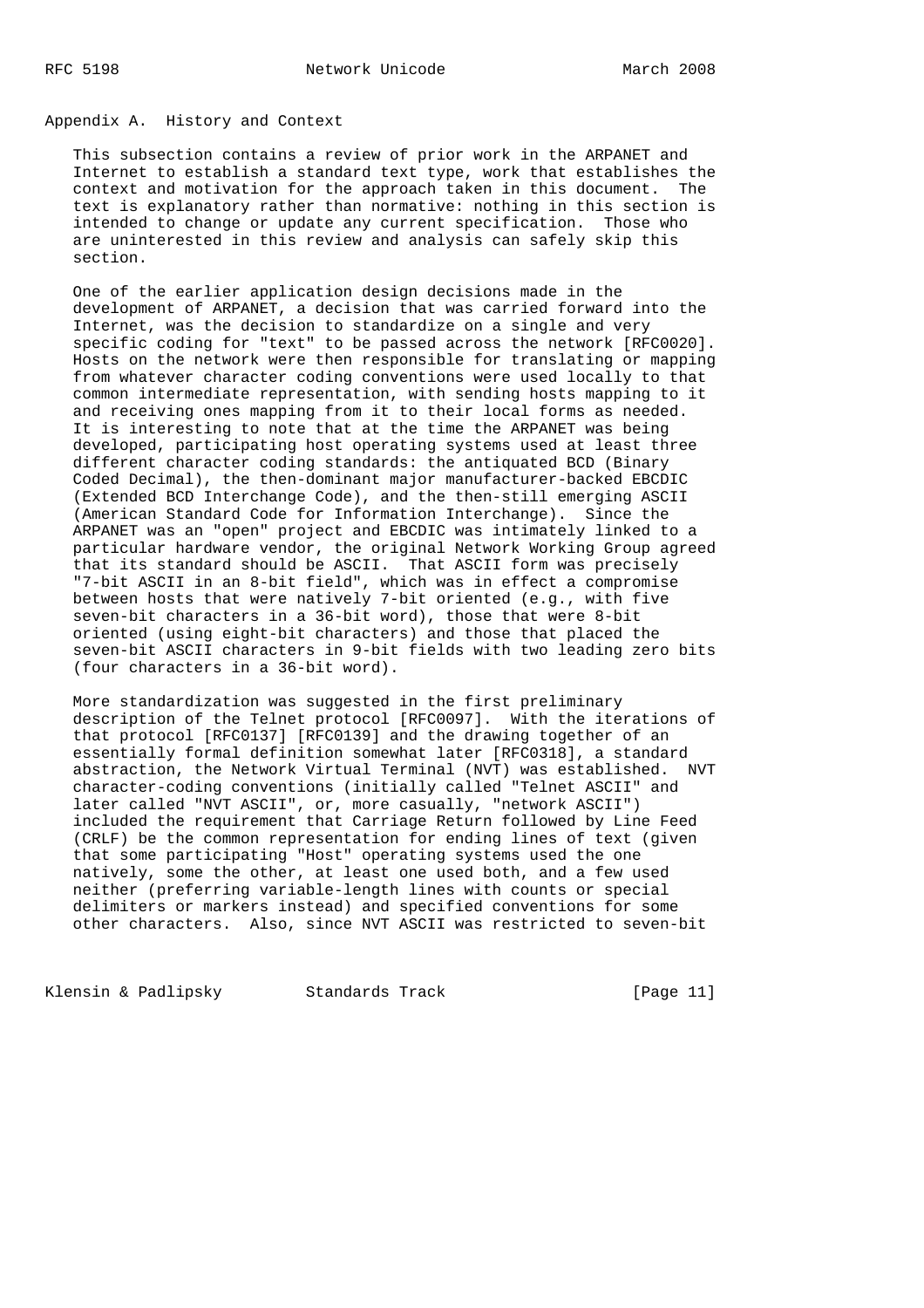characters, use of the high-order bit in octets was reserved for the transmission of control signaling information.

 At a very high level, the concept was that a system could use whatever character coding and line representations were appropriate locally, but text transmitted over the network as text must conform to the single "network virtual terminal" convention. Virtually all early Internet protocols that presume transfer of "text" assume this virtual terminal model, although different ones assume or limit it in different ways. Telnet, the command stream and ASCII Type in FTP [RFC0542], the message stream in SMTP transfer [RFC2821], and the strings passed to finger [RFC0742] and whois [RFC0954] are the classic examples. More recently, HTTP [RFC1945] [RFC2616] follows the same general model but permits 8-bit data and leaves the line end sequence unspecified (the latter has been the source of a significant number of problems).

Appendix B. The ASCII NVT Definition

 The main body of this specification is intended as an update to, and internationalized version of, the Net-ASCII definition. The specification is self-contained in that parts of the Net-ASCII definition that are no longer recommended are not included above. Because Net-ASCII evolved somewhat over time and there has been debate about which specification is the "official" Net-ASCII, it is appropriate to review the key elements of that definition here. This review is informal with regard to the contents of Net-ASCII and should not be considered as a normative update or summary of the earlier specifications (Section 2 does specify some normative updates to those specifications and some comments below are consistent with it).

 The first part of the section titled "THE NVT PRINTER AND KEYBOARD" in RFC 854 [RFC0854] is generally, although not universally, considered to be the normative definition of the (ASCII) Network Virtual Terminal and hence of Net-ASCII. It includes not only the graphic ASCII characters but a number of control characters. The latter are given Internet-specific meanings that are often more specific than the definitions in the ASCII specification. In today's usage, and for the present specification, the following clarifications and updates to that list should be noted. Each one is accompanied by a brief explanation of the reason why the original specification is no longer appropriate.

 1. The "defined but not required" codes -- BEL (U+0007), BS (U+0008), HT (U+0009), VT (U+000B), and FF (U+000C) -- and the undefined control codes ("C0") SHOULD NOT be used unless required by exceptional circumstances. Either their original "network

Klensin & Padlipsky Standards Track [Page 12]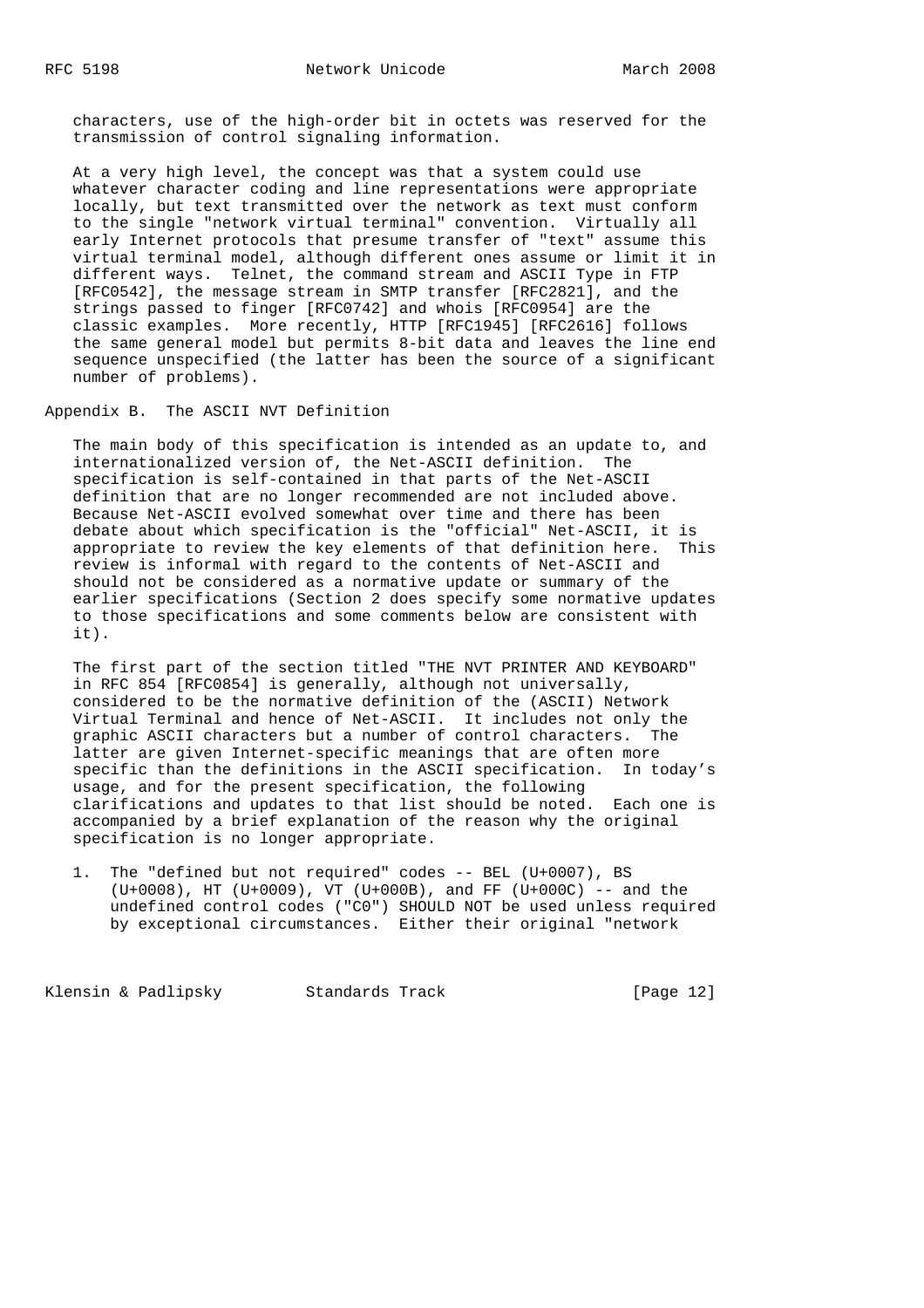printer" definitions are no longer in general use, common practice has evolved away from the formats specified there, or their use to simulate characters that are better handled by Unicode is no longer appropriate. While the appearance of some of these characters on the list may seem surprising, BS now has an ambiguous interpretation in practice (erasing in some systems but not in others), the width associated with HT varies with the environment, and VT and FF do not have a uniform effect with regard to either vertical positioning or the associated horizontal position result. Of course, telnet escapes are not considered part of the data stream and hence are unaffected by this provision.

- 2. In Net-ASCII, CR MUST NOT appear except when immediately followed by either NUL or LF, with the latter (CR LF) designating the "new line" function. Today and as specified above, CR should generally appear only when followed by LF. Because page layout is better done in other ways, because NUL has a special interpretation in some programming languages, and to avoid other types of confusion, CR NUL should preferably be avoided as specified above.
- 3. LF CR SHOULD NOT appear except as a side-effect of multiple CR LF sequences (e.g., CR LF CR LF).
- 4. The historical NVT documents do not call out either "bare LF" (LF without CR) or HT for special treatment. Both have generally been understood to be problematic. In the case of LF, there is a difference in interpretation as to whether its semantics imply "go to same position on the next line" or "go to the first position on the next line" and interoperability considerations suggest not depending on which interpretation the receiver applies. At the same time, misinterpretation of LF is less harmful than misinterpretation of "bare" CR: in the CR case, text may be erased or made completely unreadable; in the LF one, the worst consequence is a very funny-looking display. Obviously, HT is problematic because there is no standard way to transmit intended tab position or width information in running text. Again, the harm is unlikely to be great if HT is simply interpreted as one or more spaces, but, in general, it cannot be relied upon to format information.

 It is worth noting that the telnet IAC character (an octet consisting of all ones, i.e., %xFF) itself is not a problem for UTF-8 since that particular octet cannot appear in a valid UTF-8 string. However, while few of them have been used, telnet permits other command introducer characters whose bit sequences in an octet may be part of valid UTF-8 characters. While it causes no ambiguity in UTF-8,

Klensin & Padlipsky Standards Track [Page 13]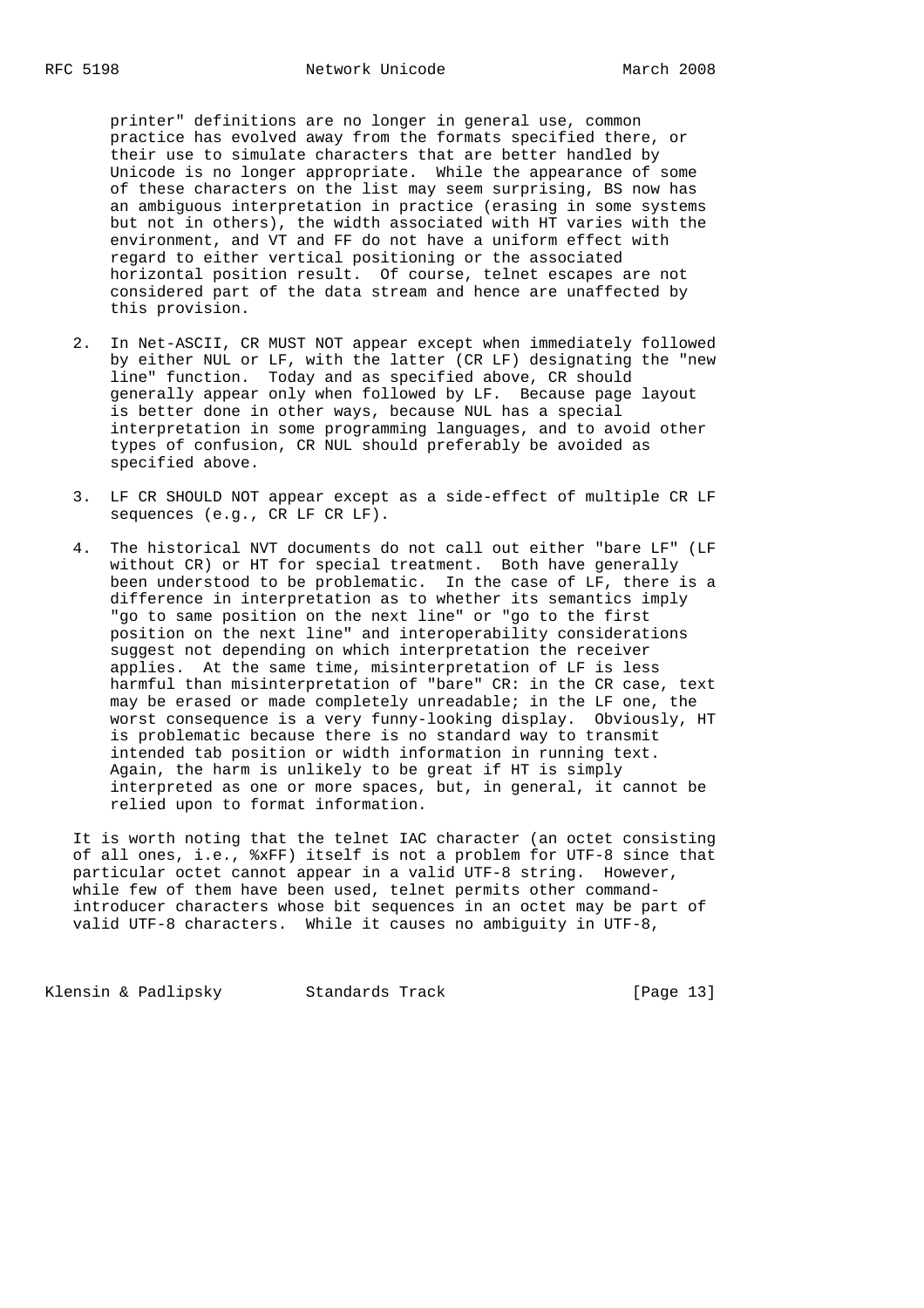Unicode assigns a graphic character ("Latin Small Letter Y with Diaeresis") to U+00FF (octets C3 B0 in UTF-8). Some caution is clearly in order in this area.

Appendix C. The Line-Ending Problem

 The definition of how a line ending should be denoted in plain text strings on the wire for the Internet has been controversial from even before the introduction of NVT. Some have argued that recipients should be required to interpret almost anything that a sender might intend as a line ending as actually a line ending. Others have pointed out that this would lead to some ambiguities of interpretation and presentation and would violate the principle that we should minimize the number of forms that are permitted on the wire in order to promote interoperability and eliminate the "every recipient needs to understand every sender format" problem. The design of this specification, like that of NVT, takes the latter approach. Its designers believe that there is little point in a standard if it is to specify "anyone can do whatever they like and the receiver just needs to cope".

 A further discussion of the nature and evolution of the line-ending problem appears in Section 5.8 of the Unicode Standard [Unicode] and is suggested for additional reading. If we were starting with the Internet today, it would probably be sensible to follow the recommendation there and use LS (U+2028) exclusively, in preference to CRLF. However, the installed base of use of CRLF and the importance of forward compatibility with NVT and protocols that assume it makes that impossible, so it is necessary to continue using CRLF as the "New Line Function" ("NLF", see the terminology section in that reference).

Appendix D. A Note about Related Future Work

 Consideration should be given to a Telnet (or SSH [RFC4251]) option to specify this type of stream and an FTP extension [RFC0959] to permit a new "Unicode text" data TYPE.

Klensin & Padlipsky Standards Track [Page 14]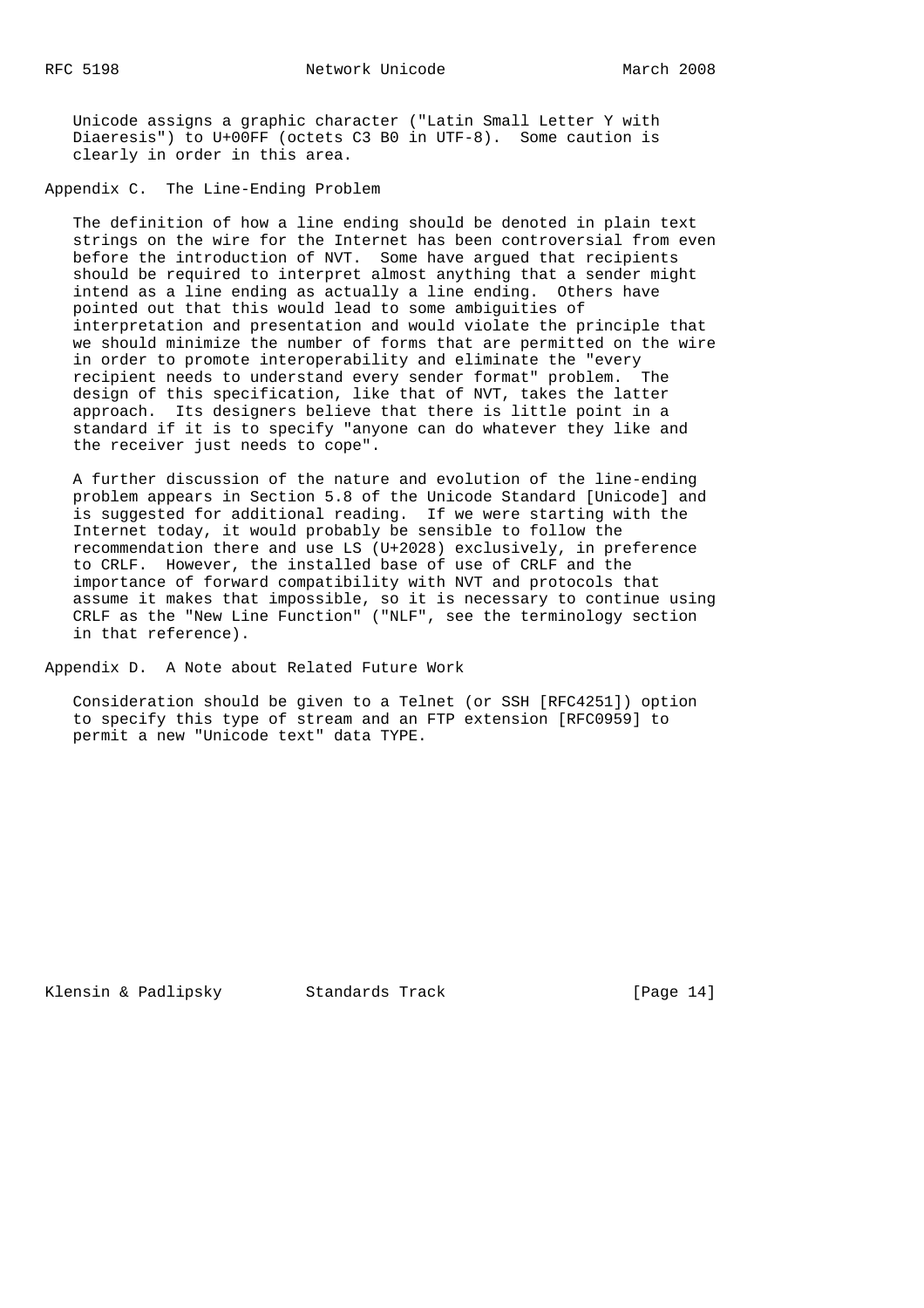## References

Normative References

| [ISO10646]  | International Organization for Standardization,<br>"Information Technology - Universal Multiple-Octet<br>Coded Character Set (UCS) - Part 1: Architecture<br>and Basic Multilingual Plane", ISO/<br>IEC 10646-1:2000, October 2000.                                                                                           |
|-------------|-------------------------------------------------------------------------------------------------------------------------------------------------------------------------------------------------------------------------------------------------------------------------------------------------------------------------------|
| $[$ NFC $]$ | Davis, M. and M. Duerst, "Unicode Standard Annex<br>#15: Unicode Normalization Forms", October 2006,<br><http: reports="" tr15="" www.unicode.org=""></http:> .                                                                                                                                                               |
| [RFC2119]   | Bradner, S., "Key words for use in RFCs to Indicate<br>Requirement Levels", BCP 14, RFC 2119, March 1997.                                                                                                                                                                                                                     |
| [RFC3629]   | Yergeau, F., "UTF-8, a transformation format of ISO<br>10646", STD 63, RFC 3629, November 2003.                                                                                                                                                                                                                               |
| [RFC5234]   | Crocker, D. and P. Overell, "Augmented BNF for<br>Syntax Specifications: ABNF", STD 68, RFC 5234,<br>January 2008.                                                                                                                                                                                                            |
| [Unicode]   | The Unicode Consortium, "The Unicode Standard,<br>Version 5.0", 2007.                                                                                                                                                                                                                                                         |
|             | Boston, MA, USA: Addison-Wesley.<br>ISBN<br>$0 - 321 - 48091 - 0$                                                                                                                                                                                                                                                             |
| [Unicode32] | The Unicode Consortium, "The Unicode Standard,<br>Version 3.0", 2000.                                                                                                                                                                                                                                                         |
|             | (Reading, MA, Addison-Wesley, 2000. ISBN 0-201-<br>61633-5). Version 3.2 consists of the definition<br>in that book as amended by the Unicode Standard<br>Annex #27: Unicode 3.1<br>(http://www.unicode.org/reports/tr27/) and by the<br>Unicode Standard Annex #28: Unicode 3.2<br>$(http://www.unicode.org/reports/tr28/).$ |

Klensin & Padlipsky Standards Track [Page 15]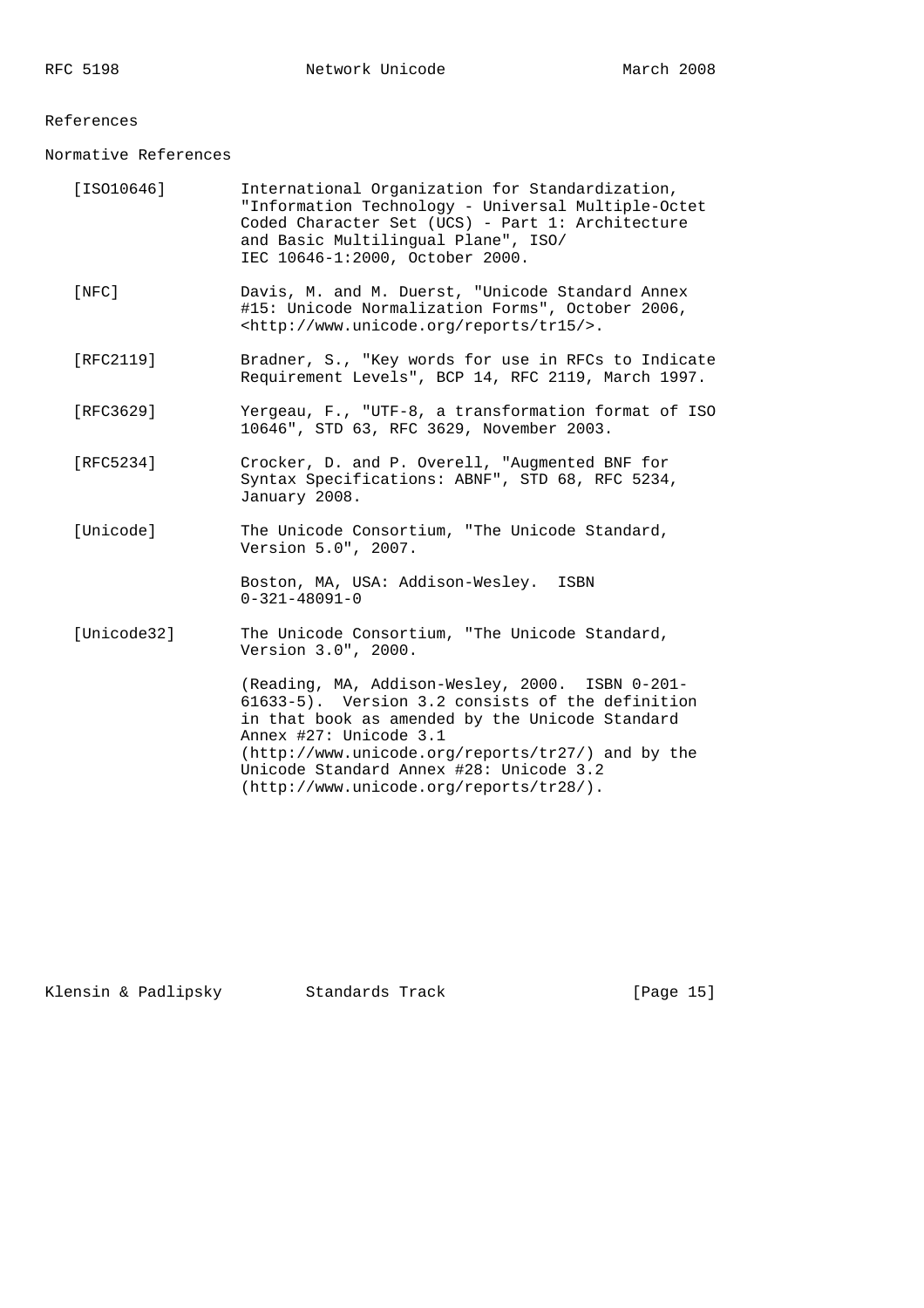Informative References

| [ASCII]          | American National Standards Institute (formerly<br>United States of America Standards Institute), "USA<br>Code for Information Interchange", ANSI X3.4-1968,<br>1968.                                                                                          |
|------------------|----------------------------------------------------------------------------------------------------------------------------------------------------------------------------------------------------------------------------------------------------------------|
|                  | ANSI X3.4-1968 has been replaced by newer versions<br>with slight modifications, but the 1968 version<br>remains definitive for the Internet. ISO 646<br>International Reverence Version (IRV)<br>[ISO.646.1991] is usually considered equivalent to<br>ASCII. |
| [ISO.646.1991]   | International Organization for Standardization,<br>"Information technology - ISO 7-bit coded character<br>set for information interchange", ISO Standard 646,<br>1991.                                                                                         |
| [NamedSequences] | The Unicode Consortium, "NamedSequences-4.1.0.txt",<br>2005, <http: <br="" public="" unidata="" www.unicode.org="">NamedSequences.txt&gt;.</http:>                                                                                                             |
| [RFC0020]        | Cerf, V., "ASCII format for network interchange",<br>RFC 20, October 1969.                                                                                                                                                                                     |
| [RFC0097]        | Melvin, J. and R. Watson, "First Cut at a Proposed<br>Telnet Protocol", RFC 97, February 1971.                                                                                                                                                                 |
| [RFC0137]        | O'Sullivan, T., "Telnet Protocol - a proposed<br>document", RFC 137, April 1971.                                                                                                                                                                               |
| [RFC0139]        | O'Sullivan, T., "Discussion of Telnet Protocol",<br>RFC 139, May 1971.                                                                                                                                                                                         |
| [RFC0318]        | Postel, J., "Telnet Protocols", RFC 318,<br>April 1972.                                                                                                                                                                                                        |
| [RFC0542]        | Neigus, N., "File Transfer Protocol", RFC 542,<br>August 1973.                                                                                                                                                                                                 |
| [RFC0698]        | Mock, T., "Telnet extended ASCII option", RFC 698,<br>July 1975.                                                                                                                                                                                               |
| [RFC0742]        | Harrenstien, K., "NAME/FINGER Protocol", RFC 742,<br>December 1977.                                                                                                                                                                                            |
|                  |                                                                                                                                                                                                                                                                |

Klensin & Padlipsky Standards Track [Page 16]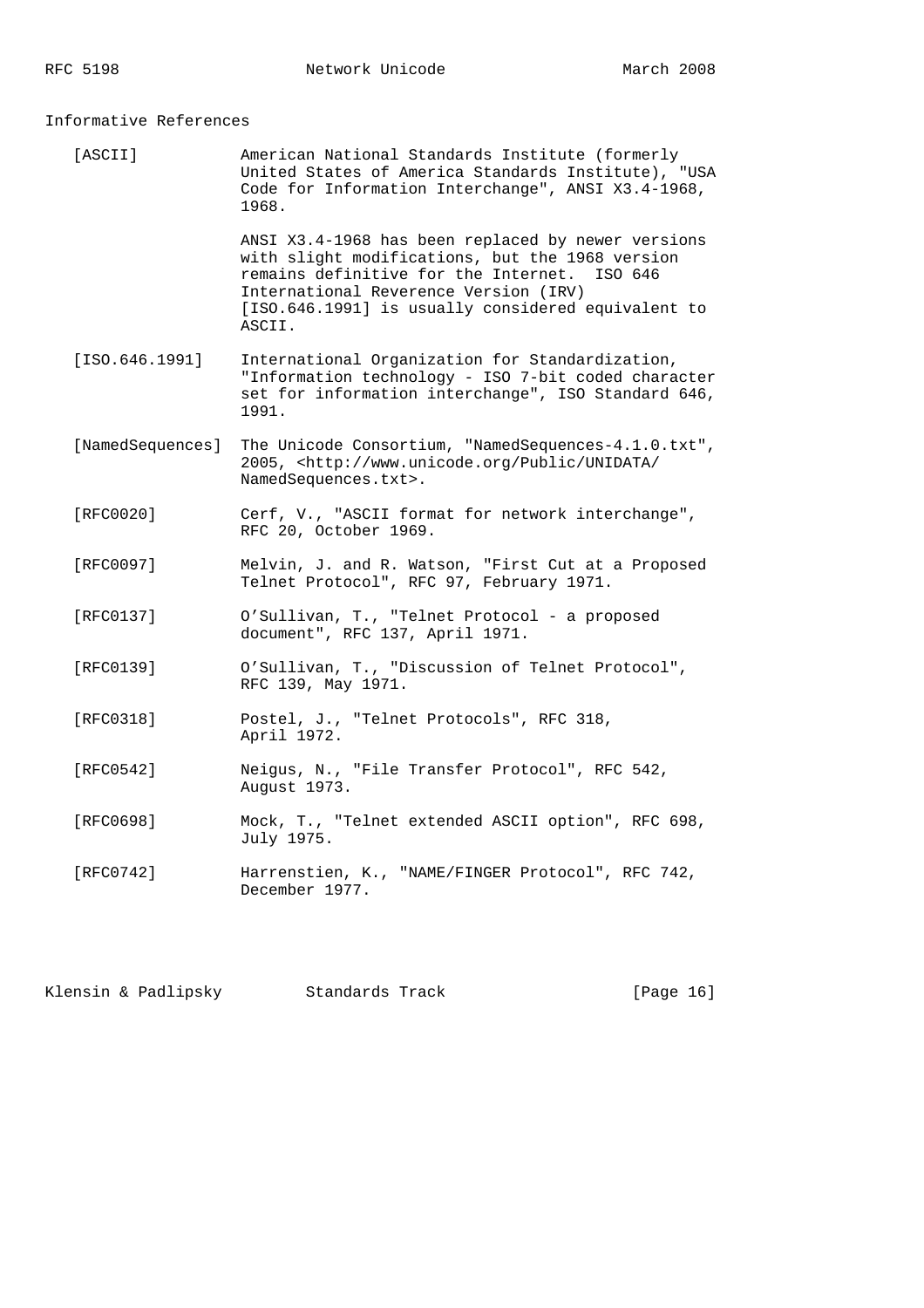| RFC 5198  | Network Unicode                                                                                                                                                         | March 2008 |
|-----------|-------------------------------------------------------------------------------------------------------------------------------------------------------------------------|------------|
| [RFC0854] | Postel, J. and J. Reynolds, "Telnet Protocol<br>Specification", STD 8, RFC 854, May 1983.                                                                               |            |
| [RFC0954] | Harrenstien, K., Stahl, M., and E. Feinler,<br>"NICNAME/WHOIS", RFC 954, October 1985.                                                                                  |            |
| [RFC0959] | Postel, J. and J. Reynolds, "File Transfer<br>Protocol", STD 9, RFC 959, October 1985.                                                                                  |            |
| [RFC1945] | Berners-Lee, T., Fielding, R., and H. Nielsen,<br>"Hypertext Transfer Protocol -- HTTP/1.0",<br>RFC 1945, May 1996.                                                     |            |
| [RFC2277] | Alvestrand, H., "IETF Policy on Character Sets and<br>Languages", BCP 18, RFC 2277, January 1998.                                                                       |            |
| [RFC2616] | Fielding, R., Gettys, J., Mogul, J., Frystyk, H.,<br>Masinter, L., Leach, P., and T. Berners-Lee,<br>"Hypertext Transfer Protocol -- HTTP/1.1",<br>RFC 2616, June 1999. |            |
| [RFC2781] | Hoffman, P. and F. Yergeau, "UTF-16, an encoding of<br>ISO 10646", RFC 2781, February 2000.                                                                             |            |
| [RFC2821] | Klensin, J., "Simple Mail Transfer Protocol",<br>RFC 2821, April 2001.                                                                                                  |            |
| [RFC3454] | Hoffman, P. and M. Blanchet, "Preparation of<br>Internationalized Strings ("stringprep")",<br>RFC 3454, December 2002.                                                  |            |
| [RFC3491] | Hoffman, P. and M. Blanchet, "Nameprep: A<br>Stringprep Profile for Internationalized Domain<br>Names (IDN)", RFC 3491, March 2003.                                     |            |
| [RFC3912] | Daigle, L., "WHOIS Protocol Specification",<br>RFC 3912, September 2004.                                                                                                |            |
| [RFC4251] | Ylonen, T. and C. Lonvick, "The Secure Shell (SSH)<br>Protocol Architecture", RFC 4251, January 2006.                                                                   |            |
| [RFC4690] | Klensin, J., Faltstrom, P., Karp, C., and IAB,<br>"Review and Recommendations for Internationalized<br>Domain Names (IDNs)", RFC 4690, September 2006.                  |            |

Klensin & Padlipsky Standards Track [Page 17]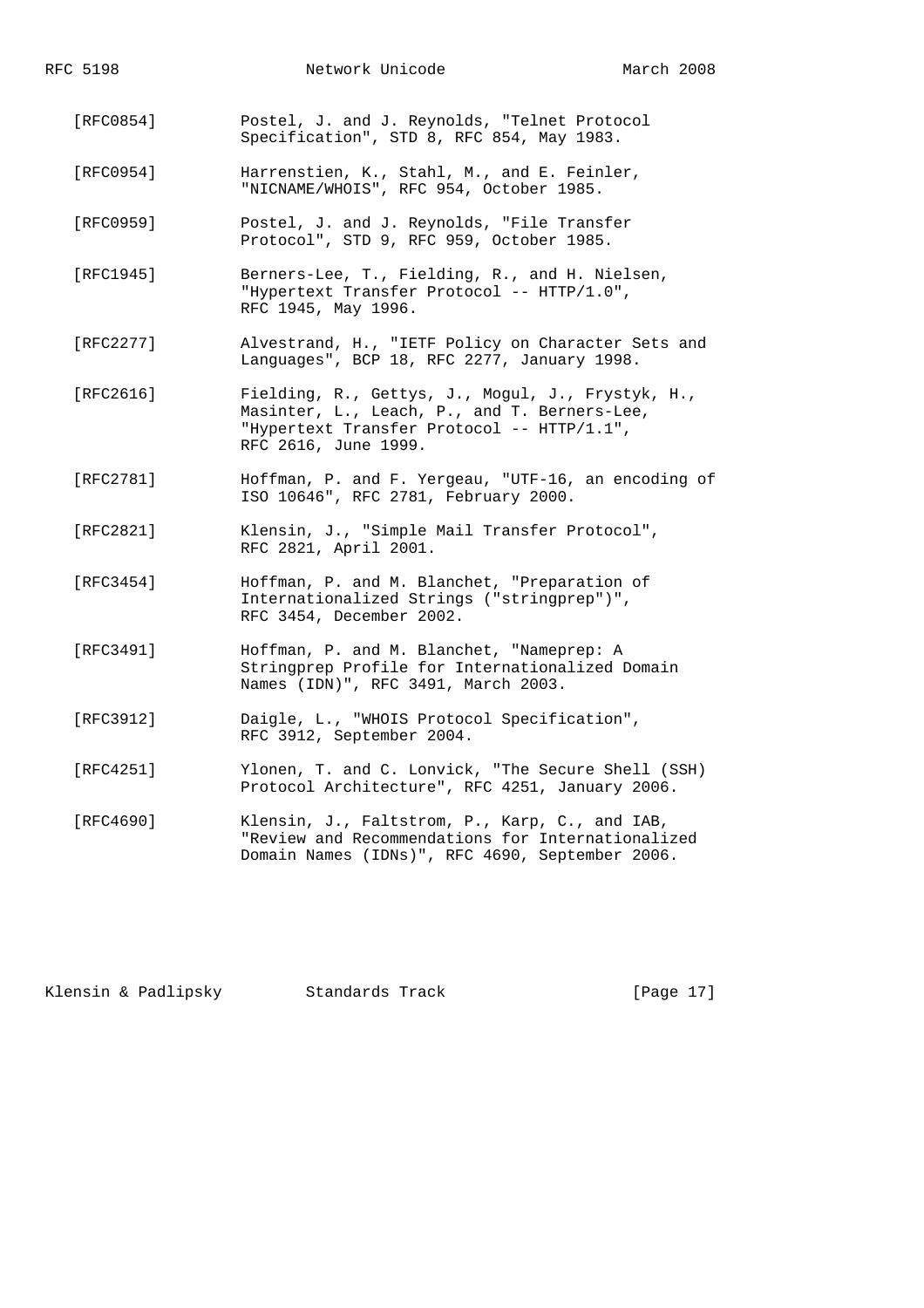Authors' Addresses John C Klensin

 1770 Massachusetts Ave, #322 Cambridge, MA 02140 USA

 Phone: +1 617 491 5735 EMail: john-ietf@jck.com

 Michael A. Padlipsky 8011 Stewart Ave. Los Angeles, CA 90045 USA

 Phone: +1 310-670-4288 EMail: the.map@alum.mit.edu

Klensin & Padlipsky Standards Track [Page 18]